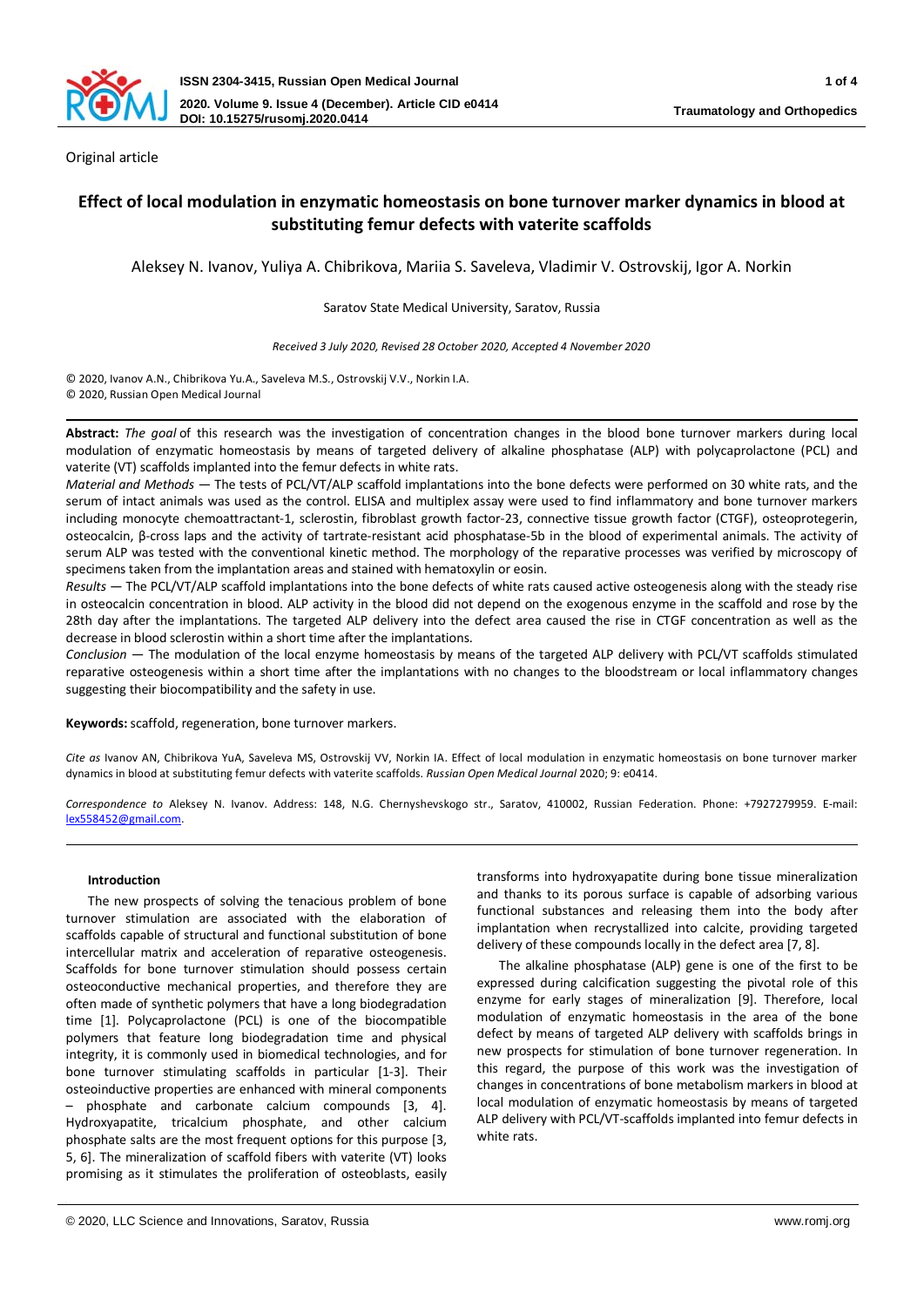

## **Table 1. Dynamics of osteoblastogenesis markers after the implantations of scaffolds in the animals of the comparison and the experimental groups**

| <b>Indicators</b> | Controls        | Comparison group  |                                  |                               | Experimental group                            |  |
|-------------------|-----------------|-------------------|----------------------------------|-------------------------------|-----------------------------------------------|--|
|                   | $(n=10)$        | 7 days (n=7)      | 28 days (n=8)                    | 7 days (n=7)                  | 28 days $(n=8)$                               |  |
| CTGF, ng/ml       | 0(0, 1.39)      | 1.95 (1.33, 5.06) | 1.51(1.26, 3)                    | 5.9(3.74, 13)                 | 2.56(1.07, 8.1)                               |  |
|                   |                 |                   | $p_1 = 0.045$ , $p_2 = 0.417$    | $p_1$ <0.001, $p_3$ =0.032    | $p_1 = 0.032$ , $p_2 = 0.127$ , $p_3 = 0.713$ |  |
| FGF23, pg/ml      | 248 (172, 403)  | 337 (226, 617)    | 263 (196, 272)                   | 465 (379, 507)                | 361 (299, 537)                                |  |
|                   |                 | $p_1 = 0.204$     | $p_1 = 0.093$ , $p_2 = 0.266381$ | $p_1 = 0.056$ , $p_3 = 562$   | $p_1 = 0.197$ , $p_2 = 0.318$ , $p_3 = 0.052$ |  |
| SOST, pg/ml       | 310 (221, 544)  | 527 (411, 649)    | 318 (184, 425)                   | 316 (210, 367)                | 220 (169, 301)                                |  |
|                   |                 | $p_1 = 0.097$     | $p_1 = 0.722$ , $p_2 = 0.017$    | $p_1 = 0.625$ , $p_3 = 0.001$ | $p_1 = 0.197$ , $p_2 = 0.270$ , $p_3 = 0.318$ |  |
| OC, ng/ml         | 75.6 (47.7, 91) | 267 (220, 320)    | 255 (224, 300)                   | 271 (233, 521)                | 306 (219, 393)                                |  |
|                   |                 | $p_1 = 0.005$     | $p_1 = 0.002$ , $p_2 = 0.846$    | $p_1 = 0.008$ , $p_3 = 0.648$ | $p_1 = 0.003$ $p_2 = 0.871$ $p_3 = 0.271$     |  |
| ALP, u/l          | 191 (139, 222)  | 182 (169, 211)    | 362 (292, 455)                   | 211 (184, 228)                | 322 (285, 365)                                |  |
|                   |                 | $p_1 = 0.751$     | $p_1 < 0.001$ , $p_2 < 0.001$    | $p_1 = 0.214$ , $p_3 = 0.099$ | $p_1$ <0.001, $p_2$ <0.001, $p_3$ <0.052      |  |

Data presented as median with lower and upper quartiles – Me (LQ, UQ).  $p_{1, 2, 3}$  – statistical significance of differences as compared to the controls, parameters of the group on E7 after the implantations and the comparison group within the same time after the surgical interventions.

|  | Table 2. Dynamics of osteoclastogenesis markers after the implantations of scaffolds in the animals of the comparison and the experimental groups |  |
|--|---------------------------------------------------------------------------------------------------------------------------------------------------|--|
|  |                                                                                                                                                   |  |

| <i><u><b>Indicators</b></u></i> | Controls     | Comparison group  |                               | Experimental group            |                                               |
|---------------------------------|--------------|-------------------|-------------------------------|-------------------------------|-----------------------------------------------|
|                                 | (n=10)       | 7 days (n=7)      | 28 days $(n=8)$               | 7 days (n=7)                  | $28$ days (n=8)                               |
| $MCP-1$ ng/ml                   | 2.2          | 2.5(2.3, 2.8)     | 2.6(2.1, 3.1)                 | 2.2(2, 2.4)                   | 2.1(0.9, 3.2)                                 |
|                                 | (1.9, 28)    | $p_1 = 0.406$     | $p_1 = 0.888$ , $p_2 = 0.862$ | $p_1 = 0.858$ , $p_3 = 0.093$ | $p_1 = 0.755$ , $p_2 = 0.874$ , $p_3 = 0.462$ |
| OPG, pg/ml                      | 926          | 981 (721, 1118)   | 603 (423, 891)                | 538 (461, 1232)               | 643 (499, 1203)                               |
|                                 | (426, 1219)  | $p_1 = 0.883$     | $p_1 = 0.450$ , $p_2 = 0.093$ | $p_1 = 0.824$ , $p_3 = 0.271$ | $p_1 = 0.824$ , $p_2 = 0.874$ , $p_3 = 0.636$ |
| TRACP, u/l                      | 0.4          | 1.06(0.37, 2.04)  | 0.42(0.29, 0.81)              | 1.06(0.71, 1.5)               | 0.43(0.3, 0.72)                               |
|                                 | (0.21, 0.41) | $p_1 = 0.028$     | $p_1 = 0.182$ , $p_2 = 0.049$ | $p_1$ <0.001, $p_3$ =0.999    | $p_1 = 0.182$ , $p_2 = 0.023$ , $p_3 = 0.833$ |
| $CTX-I, ng/ml$                  | 9.7          | 23.7 (10.9, 26.2) | 19.3 (9.5, 29.7)              | 9.6(8.7, 15.8)                | 10.57 (7.5, 16.3)                             |
|                                 | (6.6, 21.2)  | $p_1 = 0.087$     | $p_1 = 0.168$ , $p_2 = 0.907$ | $p_1 = 0.088$ , $p_3 = 0.049$ | $p_1 = 0.893$ , $p_2 = 0.674$ , $p_3 = 0.189$ |

 $p_{1, 2, 3}$  – statistical significance of differences as compared to the controls, parameters of the group on E7 after the implantations and the comparison group within the same time after the surgical interventions.

# **Material and Methods**

# *Animals*

The experiment involved 40 male white rats and was conducted in compliance with the Declaration of Helsinki as well as the recommendations of the Ethics Committee of the Federal State Budgetary Educational Institution of Higher Education 'V.I. Razumovsky Saratov State Medical University', the Russian Federation Ministry of Healthcare (Minutes No. 6 of February 06, 2018). The rats were anaesthetized with 0.1 ml/kg of Telazol (Zoetis Inc., USA) + 0.1 ml/kg of Xylanite (Nita-Farm, Russia) intramuscular injections before the procedures.

The animals were divided into three groups: the control group included 10 intact animals, the comparison group included 15 rats that had PCL/VT scaffolds implanted into them, and the experimental group included 15 rats that had PCL/VT scaffolds with the adsorbed ALP implanted into them. The PCL matrixes were electrospun and mineralized with vaterite by the procedure presented in [7]. ALP (Sigma-Aldrich Chemie, Germany) adsorption was performed by scaffold immersion in the 4 mg/ml ALP enzyme solution, then rinsed in deionized water and drained in a drying oven. The matrixes were implanted into longitudinal defects of femur bones shaped like 2 x 5-7 mm long and 2-3 mm deep linear notches. Blood samples were collected by means of cardiac puncture of the animals of both the comparison and the experimental groups on Day 7/E7 (n=7) and Day 28/E28 (n=8) after the implantations. The animals were then sacrificed by anesthetic overdosage.

# *Biochemical tests*

The connective tissue growth factor (CTGF), monocyte chemoattractant protein-1 (MCP-1), fibroblast growth factor-23 (FGF23), osteoprotegerin (OPG) and sclerostin (SOST) concentrations in blood were measured using a multiplex assay with MagPix (Luminex, USA) system, Rat Vascular Injury Panel 1 and Rat Bone Panel 1 (Merck Millipore, USA) under the instructions attached to the reagent kits. ELISA was used to find concentrations of osteocalcin (OC) in serum, and C-terminal telopeptide of type I collagen (CTX-I), Rat-MIDTM RatTRAPTM, RatLAPSTM (IDS, UK) panels, and microplate spectrophotometer Anthos 2020 (Biochrom, UK) in conformity with the manufacturers' instructions to find tartrate-resistant acid phosphatase-5b (TRACP) activity. ALP serum activity was found using Sapphire-400 (Hirose Electronic System, Japan) analyzer, and DiaSys (Germany) reagents.

# *Histology tests*

The morphological verification of the reparative processes was carried out on femur bones retrieved from animals of both the experimental ( $n = 8$ ) and the comparison ( $n=8$ ) groups sacrificed on E28. The cross-sections of the femur shafts with scaffold implantation sections were obtained by means of standard procedure and stained with hematoxylin and eosin (BioVitrum, Russia). The microscopy of the specimens was performed with AxioImager Z2 (CarlZeiss, Germany). The qualitative assessment of trabeculae and vessels in the scaffolds as well as their integration with the edges of cortical plate defects was performed at microscopy.

# *Statistical analysis*

Statistica 10.0 software was used for statistical data processing. The calculation of the Shapiro-Wilk test showed the absence of normal distribution for the findings, and therefore they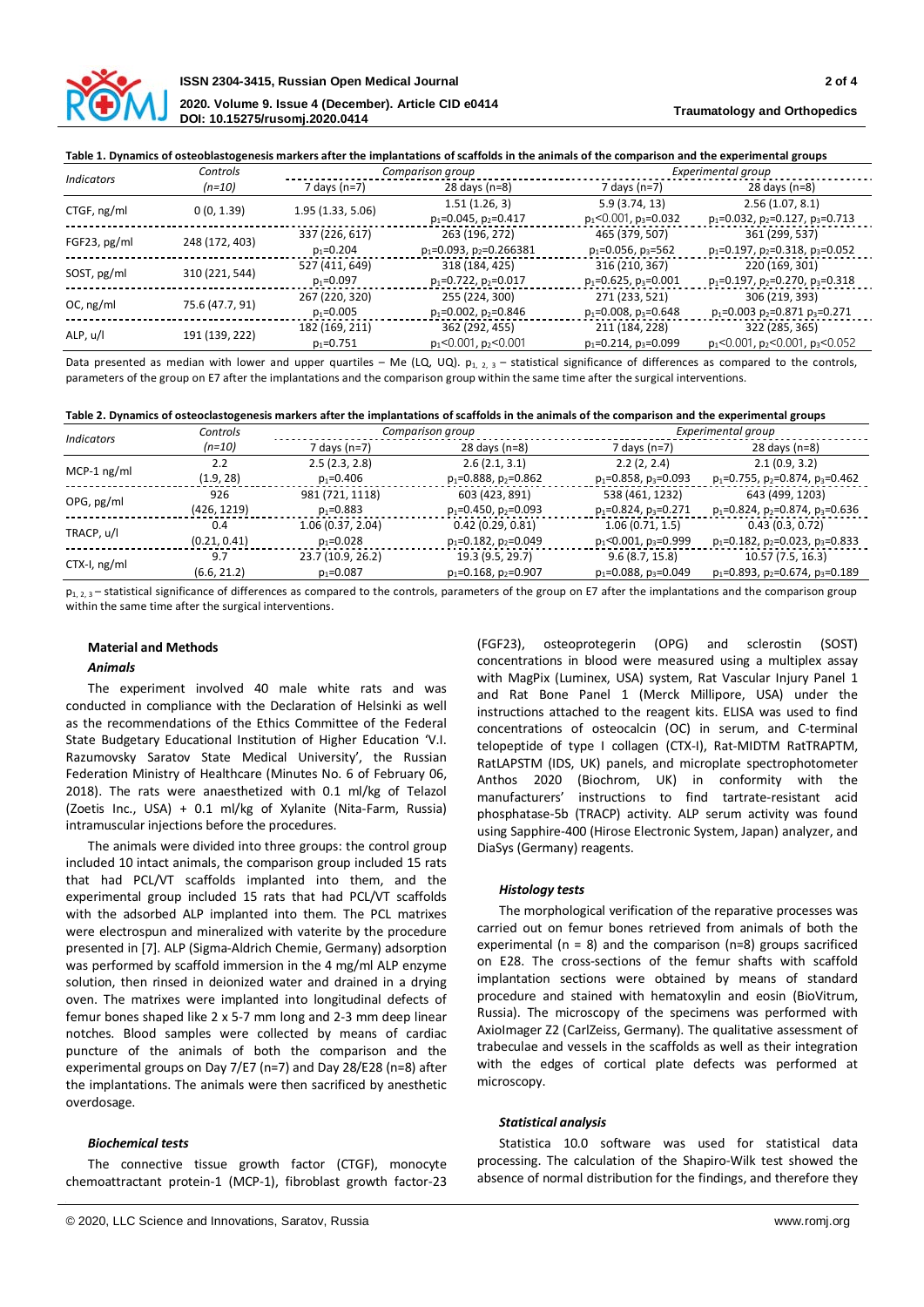

were represented as a medial value, lower and upper quartiles – Me (LQ, UQ). The Mann-Whitney test was used to compare the groups. The differences were considered significant at р<0.05.

# **Results**

It was found that CTGF concentrations in blood of the experimental animals with ALP scaffolds implanted into them on E7 were significantly higher than those in rats of the comparison group (see Table 1). CTGF concentrations in the experimental group surpassed the control values on E28 but did not differ from those of the comparison group (*Table* 1). SOST concentrations in the comparison group tended to rise regarding the controls on E7, but significantly dropped by E28 (*Table* 1). SOST concentration in the serum of the animals with ALP scaffolds implanted into them was significantly lower than in the rats of the comparison group on E7. OC concentrations in the blood of the experimental and comparison animals did not differ and exceeded the control values 3.3-4-fold on both E7 and E28. In animals of the experimental group the trend for the increase in OC level regarding the comparison group was observed on E28 (*Table* 1), which however never reached the statistical significance. ALP activity in the serum of animals of both the experimental and the comparison groups on E7 after scaffold implantations did not differ from that of the controls, but by E28 significantly increased by 1.7-1.9-fold (*Table*  1).

No significant changes in the concentration of either MCP-1 or OPG was found in the experimental animals (*Table* 2) while in the serum of animals of both the experimental and the comparison groups the increase of TRACP activity was found on E7; it returned to the norm on E28 (*Table* 2). CTX-1 level in animals of both the experimental and the comparison groups laid within the variability limits across all times of observation. However, on E7 this parameter was significantly lower in rats that had ALP scaffolds implanted into them (*Table* 2).

No signs of inflammation were found in animals of both the comparison and the experimental groups by E28 in the implantation areas though morphological examination. In the animals of the experimental group the scaffolds and the edges of cortical defects were tightly united with trabeculae, and covered the defects totally in 75 percent of the cases, while in the comparison group the integrations of two scaffold sides with the edges of cortical plate defect was observed in 50 percent of the cases. The areas of the implanted PCL/VT and PCL/VT/ALP scaffolds were mostly covered with anastomosing trabeculae, and fibroblastic cells as well as thin-walled vessels were found in the gaps between them.

Osteointegration with the edges of the cortical plate defects and trabeculae formations in PCL/VT and PCL/VT/ALP scaffolds proved their colonization with osteoblasts. The revealed changes in regulator and activity marker concentrations in blood of the animals of both the experimental and the comparison groups are therefore associated with osteogenesis proceeding in the scaffolds. The absence of local inflammation signs at implantations of the tested scaffolds accounted for the normal level of MCP-1 chemokine in the serum of both the comparison and experimental animals.

# **Discussion**

The findings of the research suggested that the targeted ALP delivery to the defect areas with PCL/VT scaffolds increased CTGF serum concentration within a short time after the implantation. According to the published studies, CTGF enhances the intensity of mineralization and osteoblast proliferation [10], and therefore its more pronounced concentration in the blood of the experimental animals indicates the stimulating effect of the ALP targeted delivery to osteogenesis induction. However the analysis of the factors inhibiting osteoblastogenesis and mineralization (SOST and FGF23) [11, 12] in the blood of the experimental animals suggested the absence of the inhibiting effect on osteoblast activity in the tested scaffolds. Since SOST production by osteocytes is mostly defined with the mechanical loading [11], its decrease in blood of the comparison animals by E28 featured the recovery of the extremity supporting function. As the serum SOST in the animals that had scaffolds with ALP implanted into them was significantly lower than that in the comparison rats on E7, the recovery of the extremity biomechanics presumably proceeded quicker. The dynamics of osteoblast synthetic activity and mineralization markers (OC and ALP) in the controls and the comparison animals had no relevant differences and featured the increase in osteoblastogenesis activity. The absence of any significant increase in serum ALP activity on E7 suggested the effect of the enzyme retained in the scaffold being mostly local with no pronounced diffusion into systemic blood flow.

The research revealed no significant changes in concentrations of either MCP-1 or OPG that regulated osteoclastogenesis according to the published studies [13]. However TRACP activity rose in the blood of both the comparison and experimental animals on E7 suggesting the increase in the osteoclast activity [14]. As CTX-1 (a marker of organic bone matrix turnover) concentrations didn't change [14] after the implantations of PCL/VT scaffolds into the femur defects, the increase in osteoclast activity within a short time after the implantations featured the turnover of the scaffold mineral component rather than the bone tissue.

Osteointegration with the edges of the cortical defect and trabeculae formation in both PCL/VT and PCL/VT/ALP scaffolds proved their populating with osteoblasts. Therefore, the observed changes in concentrations of osteoblast regulators and activity markers in the blood of experimental and comparison animals were associated with osteogenesis proceeding inside the scaffolds. The absence of signs for local inflammation in implantations of the tested scaffolds was accounted for by the normal content of MCP-1 chemokine in the serum of both the comparison and experimental animals.

Therefore, osteogenesis actively proceeded in PCL/VT and PCL/VT/ALP scaffolds after their implantations into the femur bone defects featuring their osteoinductive effects biochemically presented with the increased concentrations of the growth factors that stimulated osteoblasts as well as markers of their synthetic activity in blood. The activation of osteoclastogenesis within a short time after the implantations was mainly aimed at the remodeling of the scaffold mineral component without the rise in organic component cleavage in the bone tissue.

# **Conclusion**

The modulation of local fermentative homeostasis by means of ALP targeted delivery with PCL/VT scaffolds proceeds without